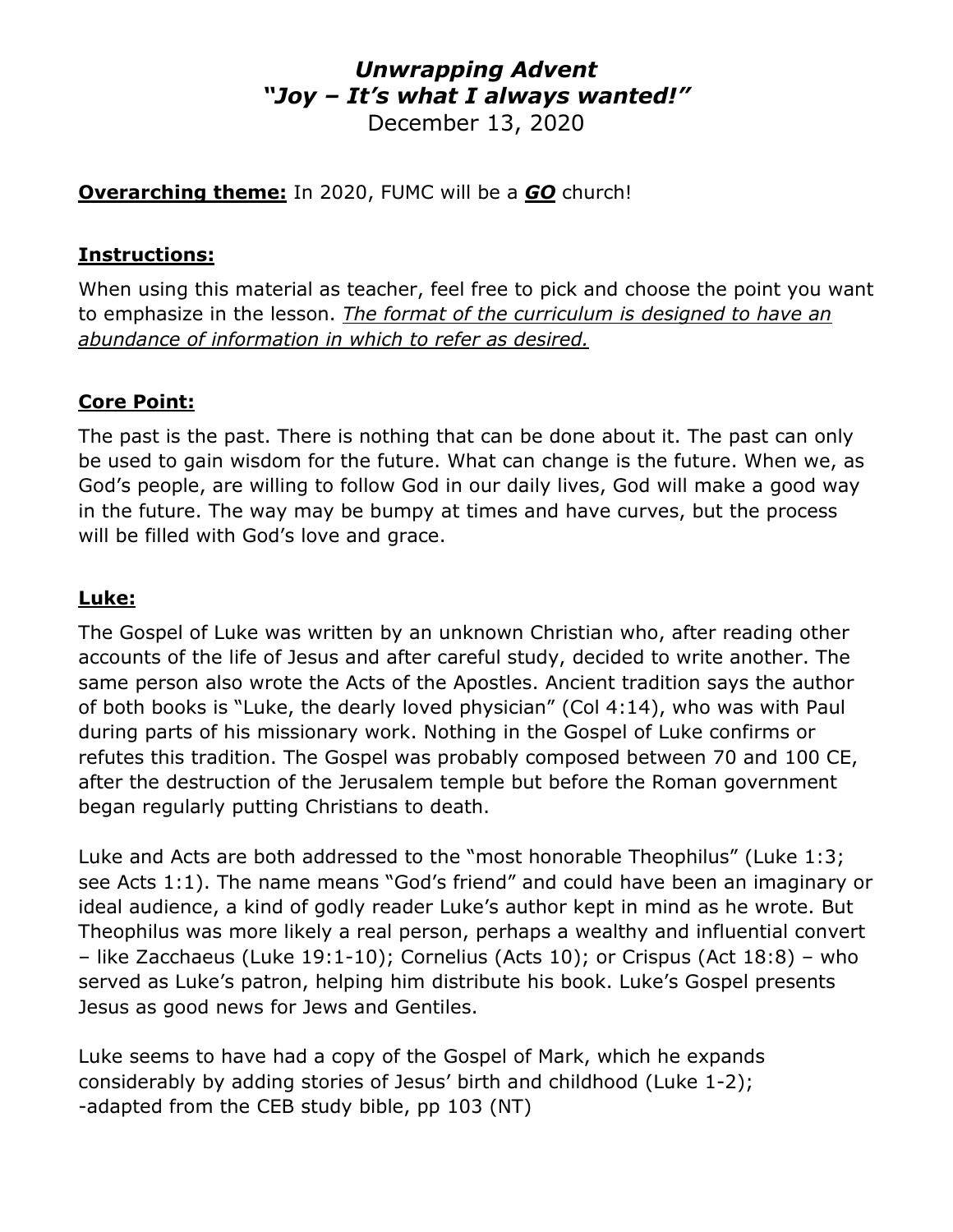## **Reflect on these Scriptures:**

Luke 1:39-55 NRSV*In those days Mary set out and went with haste to a Judean town in the hill country, <sup>40</sup> where she entered the house of Zechariah and greeted Elizabeth. <sup>41</sup> When Elizabeth heard Mary's greeting, the child leaped in her womb. And Elizabeth was filled with the Holy Spirit <sup>42</sup> and exclaimed with a loud cry, "Blessed are you among women, and blessed is the fruit of your womb. <sup>43</sup> And why has this happened to me, that the mother of my Lord comes to me? <sup>44</sup> For as soon as I heard the sound of your greeting, the child in my womb leaped for joy. <sup>45</sup> And blessed is she who believed that there would be[\[a\]](https://www.biblegateway.com/passage/?search=Luke+1%3A39-55+&version=NRSV;CEB;NIV;MSG;VOICE#fen-NRSV-24931a) a fulfillment of what was spoken to her by the Lord."<sup>46</sup> And Mary[\[b\]](https://www.biblegateway.com/passage/?search=Luke+1%3A39-55+&version=NRSV;CEB;NIV;MSG;VOICE#fen-NRSV-24932b) said, "My soul magnifies the Lord,*

- *<sup>47</sup> and my spirit rejoices in God my Savior,*
- *<sup>48</sup> for he has looked with favor on the lowliness of his servant. Surely, from now on all generations will call me blessed;*
- *<sup>49</sup> for the Mighty One has done great things for me, and holy is his name.*
- *<sup>50</sup> His mercy is for those who fear him from generation to generation.*
- *<sup>51</sup> He has shown strength with his arm; he has scattered the proud in the thoughts of their hearts.*
- *<sup>52</sup> He has brought down the powerful from their thrones, and lifted up the lowly;*
- *<sup>53</sup> he has filled the hungry with good things, and sent the rich away empty.*
- *<sup>54</sup> He has helped his servant Israel, in remembrance of his mercy,*
- *<sup>55</sup> according to the promise he made to our ancestors, to Abraham and to his descendants forever."*

## **Commentary:**

This biblical story with four oracles opens with elderly Elizabeth, who had miraculous conceived (vv. 13, 24), experiencing her baby (John the Baptist) leaping in the womb at the approach of Mary. Elizabeth has been filled with the Spirit, fulfilling the announcement that "even before his birth he will be filled with the Holy Spirit" (v. 15). The report that Elizabeth was filled with the Holy Spirit also serves to alert us that what she says will come as an inspired prophetic utterance, the word of God. Her loud cry, while it may remind one of a birth pang, is the cry of the spirit in song.

The first oracle declares the blessedness of Mary and the child that will be born to her. Luke has given no indication that Elizabeth knew of the angelic announcement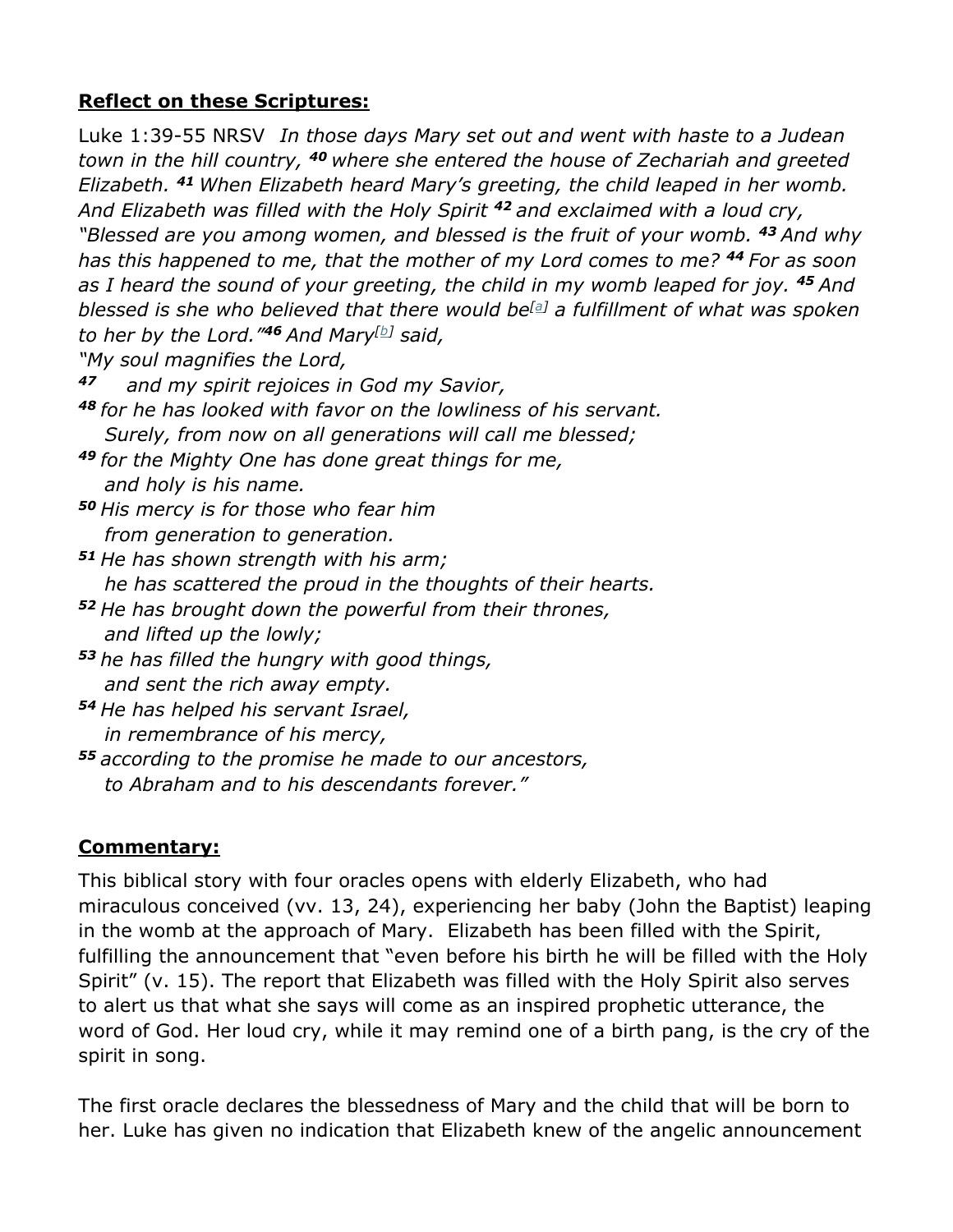to Mary. The implication is that her knowledge of Mary's pregnancy was given to her by the Spirit. Her oracle did not confer God's blessing on Mary but recognized that she was already blessed. Luke 11:27 will later resonate with Elizabeth's cry, much in the same way that the cry of the disciples at the entry into Jerusalem (19:38) answers the angelic blessing at the birth of Jesus (2:14). Elizabeth's words also evoke the prior blessings pronounced on Jael (Judg 5:24) and Judith (Jdt 13:18; see also 2 Bar 54:10). Whereas Jael and Judith were praised for their heroism in wielding the sword, however, Mary will experience the point of the sword in her own heart (2:35).

The second oracle takes the form of a question but discloses more explicitly the identity of the child in Mary's womb. Her reference to Mary as "the mother of my Lord" is already a Christian confession, signaling that as with the rest of the birth narratives, Luke has told this part of his story in the light of the entire story. To the blessing of the answer to her prayer for a child has now been added the blessing of a visit from the one who would be the mother of the Lord.

The third oracle explains the meaning of the movement of the babe in her womb. It was a leap of joy. The angel had promised Zechariah that he would have joy, and now joy has come to Elizabeth at the visitation of Mary (cf. vv. 14, 44). John has already begun to fulfill his calling as one who would declare the Lord's coming and prepare the way for him. Later, Jesus would rejoice that the Lord of heaven and earth who had hidden things from the wise had revealed them to infants (10:21)!

The fourth oracle is a beatitude on Mary for her faith that the promise to her would be fulfilled. The oracle, therefore, recalls both the annunciation to Mary and her humble response. Blessing always comes from trusting that God's Word will be fulfilled. These oracles from Elizabeth are matched by the song of praise from Mary – the Magnificat.

– adapted from the New Interpreter's Bible Commentary, Vol IX p. 54-55

# **This week** – *"Joy – It's what I always wanted!"*

According to the gospel of Luke, a young unwed mother-to-be named Mary makes an arduous journey to see her elderly relative Elizabeth, who is also expecting a miraculous birth (a son to be named John). Mary travels away from a community (Nazareth) that was unlikely to embrace her miracle, to the awaiting arms of Elizabeth. Elizabeth, filled with the Holy Spirit, unwraps joy for Mary in the midst of her challenging circumstances and difficult journey ahead. She speaks into Mary's life words of blessing and encouragement ("Blessed are you among women") and helps her understand the marvelous things that God is doing in her life. The result is joy for Mary ("My spirit rejoices in God my savior") and for Elizabeth. Might God